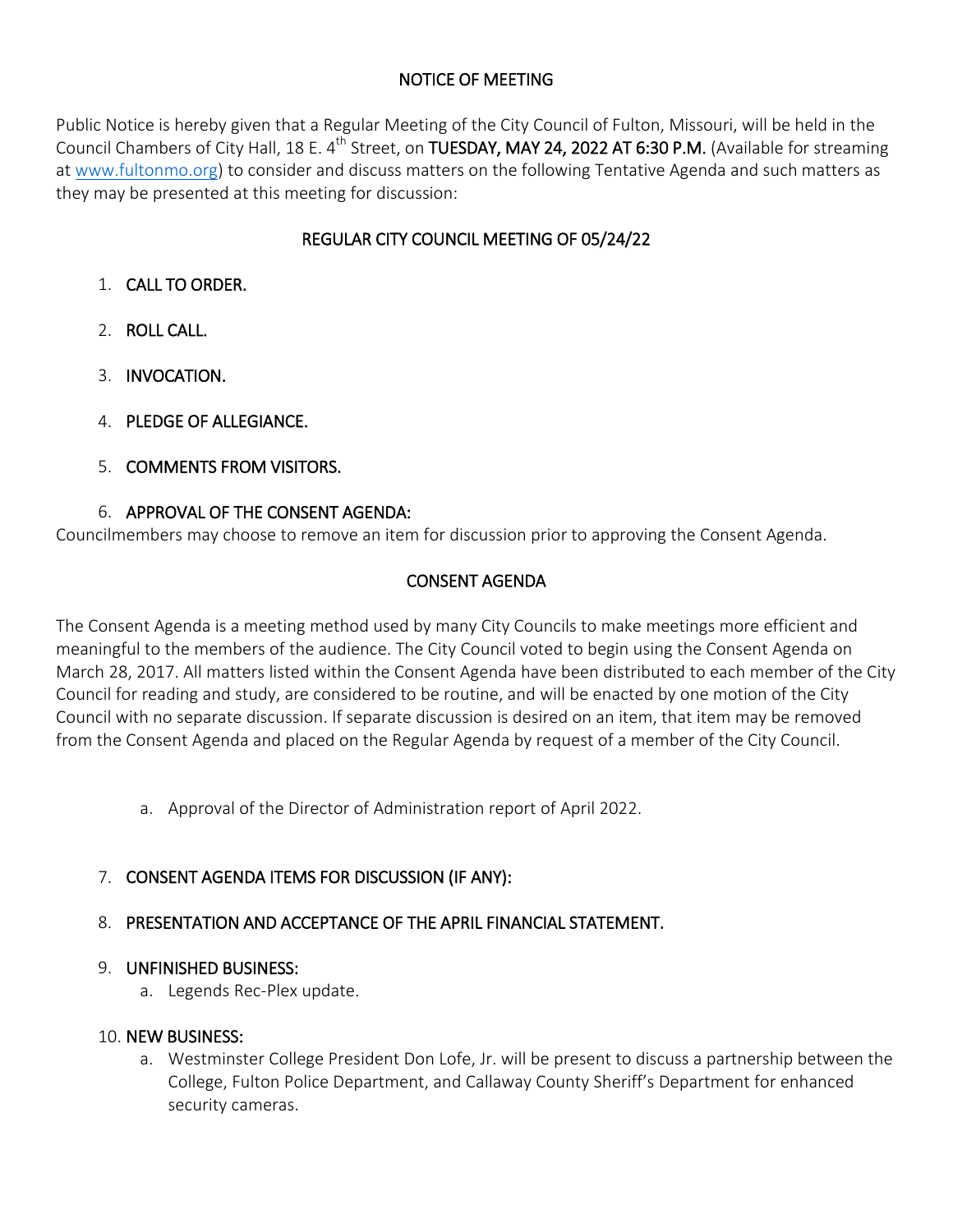- b. Nikki Thomas, on behalf of the American Foundation for Suicide Prevention, will be present to request permission for a street closure relating to the organization's "Drive to Survive Car/Truck/Bike and Jeep Show on June 11, 2022 from 7:00 a.m. to 5:00 p.m.
	- i. The organization is requesting to close North Ravine Street between Fourth and Fifth Streets for the duration of the event. The event will take place in the parking lot of Boyd & Boyd.

# 11. COUNCIL CONCERNS:

a. Councilmembers may discuss matters or concerns not on this agenda. Council Liaisons to city Boards and Commissions will also provide a brief review of the most recent meeting.

# Council Liaison & Board/Commission:

Councilman West: *Planning & Zoning Commission* Councilwoman Sebacher: *Park Board* Councilwoman Rehklau: *Traffic Commission* Councilman Stone: *Historic Preservation Commission* Councilman Leuther: *Airport Advisory Board* Councilman Combs: *Human Rights Commission* Councilwoman Nelson: *Public Utility Board*

# 12. RESOLUTIONS:

# Presenter

### West

a. Resolution No. 3448: A Resolution authorizing the Mayor, on behalf of the City of Fulton, Missouri, to sign all necessary documents in relation to an Agreement with Burns & McDonnell pertaining to the Stinson Creek Integrated Management Plan.

# Presenter

# Sebacher

b. Resolution No. 3449: A Resolution authorizing the Mayor, on behalf of the City of Fulton, Missouri, to make application and sign all necessary documents in relation to the Patrick Leahy Bulletproof Vest Partnership Grant through the United States Department of Justice, and establishing an effective date.

# 13. ORDINANCES:

# FIRST READING

# Presenter

# Rehklau

a. Bill No. 1638: An Ordinance amending Section 94-112, Storage and Placement of Waste and Waste Containers. Fulton City Code. by enacting additional legislation regarding residential waste container placement and establishing an effective date.

# SECOND READING

Presenter

Stone

a. Bill No. 1634: An Ordinance amending Section 110-340, Parking on Certain Streets Prohibited or Limited. Fulton City Code. by prohibiting stopping, standing, and parking on a portion of East Tenth Street and establishing an effective date.